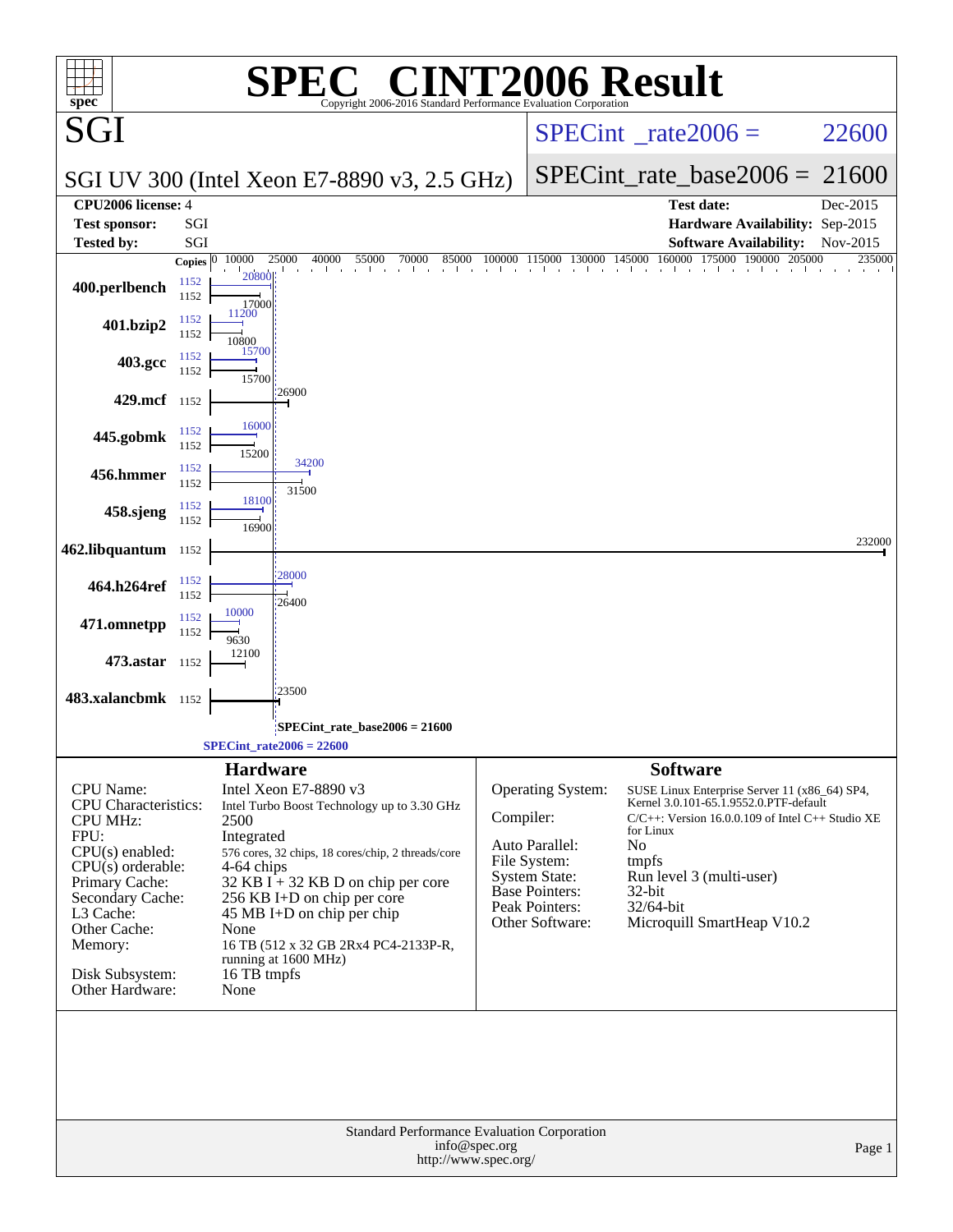

## **[SPEC CINT2006 Result](http://www.spec.org/auto/cpu2006/Docs/result-fields.html#SPECCINT2006Result)**

SPECint rate $2006 = 22600$ 

SGI UV 300 (Intel Xeon E7-8890 v3, 2.5 GHz)

SPECint rate base2006 =  $21600$ 

**[CPU2006 license:](http://www.spec.org/auto/cpu2006/Docs/result-fields.html#CPU2006license)** 4 **[Test date:](http://www.spec.org/auto/cpu2006/Docs/result-fields.html#Testdate)** Dec-2015

**[Test sponsor:](http://www.spec.org/auto/cpu2006/Docs/result-fields.html#Testsponsor)** SGI **[Hardware Availability:](http://www.spec.org/auto/cpu2006/Docs/result-fields.html#HardwareAvailability)** Sep-2015 **[Tested by:](http://www.spec.org/auto/cpu2006/Docs/result-fields.html#Testedby)** SGI SOFTWARE SGI SOFTWARE AVAILABILITY: Nov-2015

#### **[Results Table](http://www.spec.org/auto/cpu2006/Docs/result-fields.html#ResultsTable)**

|                                                                                                          | <b>Base</b>   |                |        |                |        |                |              | Peak          |                |              |                |              |                |              |
|----------------------------------------------------------------------------------------------------------|---------------|----------------|--------|----------------|--------|----------------|--------------|---------------|----------------|--------------|----------------|--------------|----------------|--------------|
| <b>Benchmark</b>                                                                                         | <b>Copies</b> | <b>Seconds</b> | Ratio  | <b>Seconds</b> | Ratio  | <b>Seconds</b> | Ratio        | <b>Copies</b> | <b>Seconds</b> | <b>Ratio</b> | <b>Seconds</b> | <b>Ratio</b> | <b>Seconds</b> | <b>Ratio</b> |
| 400.perlbench                                                                                            | 1152          | 662            | 17000  | 657            | 17100  | 660            | <b>17000</b> | 1152          | 540            | 20800        | 543            | 20700        | 541            | 20800        |
| 401.bzip2                                                                                                | 1152          | 1029           | 10800  | 1031           | 10800  | 1028           | 10800        | 1152          | 997            | 11200        | 996            | 11200        | 998            | 11100        |
| $403.\mathrm{gcc}$                                                                                       | 1152          | 589            | 15700  | 591            | 15700  | 587            | 15800        | 1152          | 590            | 15700        | 583            | 15900        | 598            | 15500        |
| $429$ .mcf                                                                                               | 1152          | 391            | 26900  | 392            | 26800  | 390            | 26900        | 1152          | 391            | 26900        | 392            | 26800        | 390            | 26900        |
| $445$ .gobmk                                                                                             | 1152          | 795            | 15200  | 796            | 15200  | 796            | 15200        | 1152          | 759            | 15900        | 757            | 16000        | 758            | 16000        |
| 456.hmmer                                                                                                | 1152          | 341            | 31500  | 341            | 31500  | 342            | 31400        | 1152          | 314            | 34200        | 314            | 34200        | 315            | 34100        |
| $458$ sjeng                                                                                              | 1152          | 820            | 17000  | 823            | 16900  | 823            | 16900        | 1152          | 773            | 18000        | 772            | 18100        | 772            | 18100        |
| 462.libquantum                                                                                           | 1152          | 103            | 232000 | 103            | 232000 | 103            | 232000       | 1152          | 103            | 232000       | 103            | 232000       | 103            | 232000       |
| 464.h264ref                                                                                              | 1152          | 967            | 26400  | 962            | 26500  | 967            | 26400        | 1152          | 910            | 28000        | 909            | 28100        | 911            | 28000        |
| 471.omnetpp                                                                                              | 1152          | 748            | 9630   | 748            | 9630   | 750            | 9600         | 1152          | 719            | 10000        | 720            | 10000        | 719            | 10000        |
| $473$ . astar                                                                                            | 1152          | 668            | 12100  | 669            | 12100  | 669            | 12100        | 1152          | 668            | 12100        | 669            | 12100        | 669            | 12100        |
| 483.xalancbmk                                                                                            | 1152          | 339            | 23500  | 335            | 23700  | 339            | 23400        | 1152          | 339            | 23500        | 335            | 23700        | 339            | 23400        |
| Results appear in the order in which they were run. Bold underlined text indicates a median measurement. |               |                |        |                |        |                |              |               |                |              |                |              |                |              |

#### **[Submit Notes](http://www.spec.org/auto/cpu2006/Docs/result-fields.html#SubmitNotes)**

 The numactl mechanism was used to bind copies to processors. The config file option 'submit' was used to generate numactl commands to bind each copy to a specific processor. For details, please see the config file.

#### **[Operating System Notes](http://www.spec.org/auto/cpu2006/Docs/result-fields.html#OperatingSystemNotes)**

Stack size set to unlimited using "ulimit -s unlimited"

```
 Tmpfs filesystem set up with:
  mkdir -p /mnt/shm/cpu2006-ic16
   mount -t tmpfs -o size=16384G,rw tmpfs /mnt/shm/cpu2006-ic16
 Turbo mode activated with:
  modprobe acpi_cpufreq
```
cpupower frequency-set -u 3300MHz -d 3300MHz -g performance

#### **[Platform Notes](http://www.spec.org/auto/cpu2006/Docs/result-fields.html#PlatformNotes)**

BT Mode set to Auto-select

#### **[General Notes](http://www.spec.org/auto/cpu2006/Docs/result-fields.html#GeneralNotes)**

Environment variables set by runspec before the start of the run: LD\_LIBRARY\_PATH = "/mnt/shm/cpu2006-ic16/libs/32:/mnt/shm/cpu2006-ic16/libs/64:/mnt/shm/cpu2006-ic16/sh"

Transparent Huge Pages enabled with:

Continued on next page

Standard Performance Evaluation Corporation [info@spec.org](mailto:info@spec.org) <http://www.spec.org/>

Page 2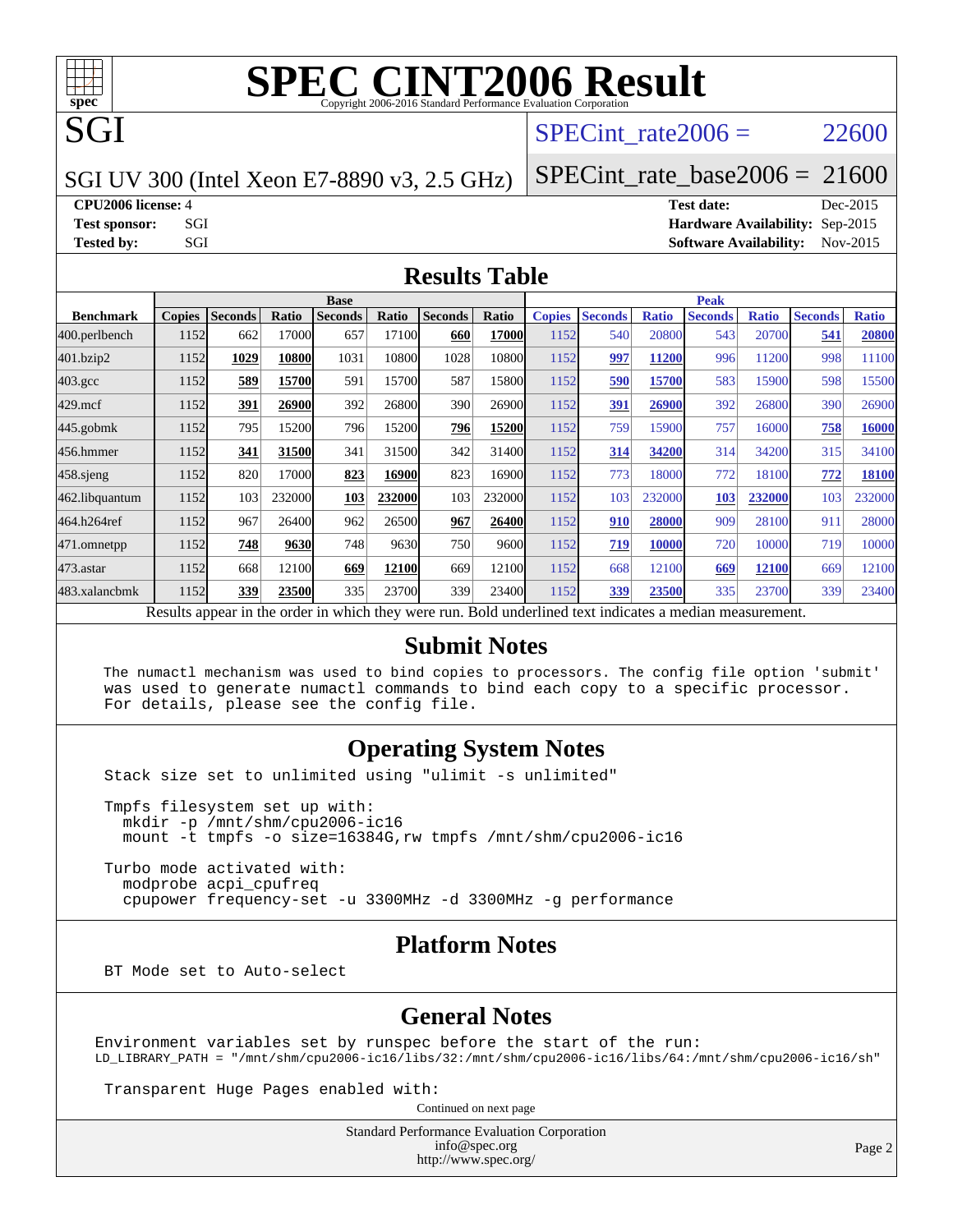

SGI

# **[SPEC CINT2006 Result](http://www.spec.org/auto/cpu2006/Docs/result-fields.html#SPECCINT2006Result)**

SPECint rate $2006 = 22600$ 

SGI UV 300 (Intel Xeon E7-8890 v3, 2.5 GHz)

SPECint rate base2006 =  $21600$ 

**[CPU2006 license:](http://www.spec.org/auto/cpu2006/Docs/result-fields.html#CPU2006license)** 4 **[Test date:](http://www.spec.org/auto/cpu2006/Docs/result-fields.html#Testdate)** Dec-2015 **[Test sponsor:](http://www.spec.org/auto/cpu2006/Docs/result-fields.html#Testsponsor)** SGI **[Hardware Availability:](http://www.spec.org/auto/cpu2006/Docs/result-fields.html#HardwareAvailability)** Sep-2015 **[Tested by:](http://www.spec.org/auto/cpu2006/Docs/result-fields.html#Testedby)** SGI SOFTWARE AVAILABILITY: Nov-2015

#### **[General Notes \(Continued\)](http://www.spec.org/auto/cpu2006/Docs/result-fields.html#GeneralNotes)**

 echo always > /sys/kernel/mm/transparent\_hugepage/enabled Filesystem page cache cleared with: echo 1 > /proc/sys/vm/drop\_caches runspec command invoked through numactl i.e.: numactl --interleave=all runspec <etc>

#### **[Base Compiler Invocation](http://www.spec.org/auto/cpu2006/Docs/result-fields.html#BaseCompilerInvocation)**

[C benchmarks](http://www.spec.org/auto/cpu2006/Docs/result-fields.html#Cbenchmarks):

[icc -m32 -L/sw/sdev/intel/parallel\\_studio\\_xe\\_2016/compilers\\_and\\_libraries/linux/lib/ia32\\_lin](http://www.spec.org/cpu2006/results/res2016q1/cpu2006-20151223-38483.flags.html#user_CCbase_intel_icc_175544bd4aa70dd53389ddf165dc231b)

#### [C++ benchmarks:](http://www.spec.org/auto/cpu2006/Docs/result-fields.html#CXXbenchmarks)

[icpc -m32 -L/sw/sdev/intel/parallel\\_studio\\_xe\\_2016/compilers\\_and\\_libraries/linux/lib/ia32\\_lin](http://www.spec.org/cpu2006/results/res2016q1/cpu2006-20151223-38483.flags.html#user_CXXbase_intel_icpc_72e6d55f8bd78425cbd81c19900bd1a9)

### **[Base Portability Flags](http://www.spec.org/auto/cpu2006/Docs/result-fields.html#BasePortabilityFlags)**

 400.perlbench: [-D\\_FILE\\_OFFSET\\_BITS=64](http://www.spec.org/cpu2006/results/res2016q1/cpu2006-20151223-38483.flags.html#user_basePORTABILITY400_perlbench_file_offset_bits_64_438cf9856305ebd76870a2c6dc2689ab) [-DSPEC\\_CPU\\_LINUX\\_IA32](http://www.spec.org/cpu2006/results/res2016q1/cpu2006-20151223-38483.flags.html#b400.perlbench_baseCPORTABILITY_DSPEC_CPU_LINUX_IA32) 401.bzip2: [-D\\_FILE\\_OFFSET\\_BITS=64](http://www.spec.org/cpu2006/results/res2016q1/cpu2006-20151223-38483.flags.html#user_basePORTABILITY401_bzip2_file_offset_bits_64_438cf9856305ebd76870a2c6dc2689ab) 403.gcc: [-D\\_FILE\\_OFFSET\\_BITS=64](http://www.spec.org/cpu2006/results/res2016q1/cpu2006-20151223-38483.flags.html#user_basePORTABILITY403_gcc_file_offset_bits_64_438cf9856305ebd76870a2c6dc2689ab) 429.mcf: [-D\\_FILE\\_OFFSET\\_BITS=64](http://www.spec.org/cpu2006/results/res2016q1/cpu2006-20151223-38483.flags.html#user_basePORTABILITY429_mcf_file_offset_bits_64_438cf9856305ebd76870a2c6dc2689ab) 445.gobmk: [-D\\_FILE\\_OFFSET\\_BITS=64](http://www.spec.org/cpu2006/results/res2016q1/cpu2006-20151223-38483.flags.html#user_basePORTABILITY445_gobmk_file_offset_bits_64_438cf9856305ebd76870a2c6dc2689ab) 456.hmmer: [-D\\_FILE\\_OFFSET\\_BITS=64](http://www.spec.org/cpu2006/results/res2016q1/cpu2006-20151223-38483.flags.html#user_basePORTABILITY456_hmmer_file_offset_bits_64_438cf9856305ebd76870a2c6dc2689ab) 458.sjeng: [-D\\_FILE\\_OFFSET\\_BITS=64](http://www.spec.org/cpu2006/results/res2016q1/cpu2006-20151223-38483.flags.html#user_basePORTABILITY458_sjeng_file_offset_bits_64_438cf9856305ebd76870a2c6dc2689ab) 462.libquantum: [-D\\_FILE\\_OFFSET\\_BITS=64](http://www.spec.org/cpu2006/results/res2016q1/cpu2006-20151223-38483.flags.html#user_basePORTABILITY462_libquantum_file_offset_bits_64_438cf9856305ebd76870a2c6dc2689ab) [-DSPEC\\_CPU\\_LINUX](http://www.spec.org/cpu2006/results/res2016q1/cpu2006-20151223-38483.flags.html#b462.libquantum_baseCPORTABILITY_DSPEC_CPU_LINUX) 464.h264ref: [-D\\_FILE\\_OFFSET\\_BITS=64](http://www.spec.org/cpu2006/results/res2016q1/cpu2006-20151223-38483.flags.html#user_basePORTABILITY464_h264ref_file_offset_bits_64_438cf9856305ebd76870a2c6dc2689ab) 471.omnetpp: [-D\\_FILE\\_OFFSET\\_BITS=64](http://www.spec.org/cpu2006/results/res2016q1/cpu2006-20151223-38483.flags.html#user_basePORTABILITY471_omnetpp_file_offset_bits_64_438cf9856305ebd76870a2c6dc2689ab) 473.astar: [-D\\_FILE\\_OFFSET\\_BITS=64](http://www.spec.org/cpu2006/results/res2016q1/cpu2006-20151223-38483.flags.html#user_basePORTABILITY473_astar_file_offset_bits_64_438cf9856305ebd76870a2c6dc2689ab) 483.xalancbmk: [-D\\_FILE\\_OFFSET\\_BITS=64](http://www.spec.org/cpu2006/results/res2016q1/cpu2006-20151223-38483.flags.html#user_basePORTABILITY483_xalancbmk_file_offset_bits_64_438cf9856305ebd76870a2c6dc2689ab) [-DSPEC\\_CPU\\_LINUX](http://www.spec.org/cpu2006/results/res2016q1/cpu2006-20151223-38483.flags.html#b483.xalancbmk_baseCXXPORTABILITY_DSPEC_CPU_LINUX)

### **[Base Optimization Flags](http://www.spec.org/auto/cpu2006/Docs/result-fields.html#BaseOptimizationFlags)**

[C benchmarks](http://www.spec.org/auto/cpu2006/Docs/result-fields.html#Cbenchmarks):

[-xCORE-AVX2](http://www.spec.org/cpu2006/results/res2016q1/cpu2006-20151223-38483.flags.html#user_CCbase_f-xAVX2_5f5fc0cbe2c9f62c816d3e45806c70d7) [-ipo](http://www.spec.org/cpu2006/results/res2016q1/cpu2006-20151223-38483.flags.html#user_CCbase_f-ipo) [-O3](http://www.spec.org/cpu2006/results/res2016q1/cpu2006-20151223-38483.flags.html#user_CCbase_f-O3) [-no-prec-div](http://www.spec.org/cpu2006/results/res2016q1/cpu2006-20151223-38483.flags.html#user_CCbase_f-no-prec-div) [-opt-prefetch](http://www.spec.org/cpu2006/results/res2016q1/cpu2006-20151223-38483.flags.html#user_CCbase_f-opt-prefetch) [-opt-mem-layout-trans=3](http://www.spec.org/cpu2006/results/res2016q1/cpu2006-20151223-38483.flags.html#user_CCbase_f-opt-mem-layout-trans_a7b82ad4bd7abf52556d4961a2ae94d5)

[C++ benchmarks:](http://www.spec.org/auto/cpu2006/Docs/result-fields.html#CXXbenchmarks)

[-xCORE-AVX2](http://www.spec.org/cpu2006/results/res2016q1/cpu2006-20151223-38483.flags.html#user_CXXbase_f-xAVX2_5f5fc0cbe2c9f62c816d3e45806c70d7) [-ipo](http://www.spec.org/cpu2006/results/res2016q1/cpu2006-20151223-38483.flags.html#user_CXXbase_f-ipo) [-O3](http://www.spec.org/cpu2006/results/res2016q1/cpu2006-20151223-38483.flags.html#user_CXXbase_f-O3) [-no-prec-div](http://www.spec.org/cpu2006/results/res2016q1/cpu2006-20151223-38483.flags.html#user_CXXbase_f-no-prec-div) [-opt-prefetch](http://www.spec.org/cpu2006/results/res2016q1/cpu2006-20151223-38483.flags.html#user_CXXbase_f-opt-prefetch) [-opt-mem-layout-trans=3](http://www.spec.org/cpu2006/results/res2016q1/cpu2006-20151223-38483.flags.html#user_CXXbase_f-opt-mem-layout-trans_a7b82ad4bd7abf52556d4961a2ae94d5) [-Wl,-z,muldefs](http://www.spec.org/cpu2006/results/res2016q1/cpu2006-20151223-38483.flags.html#user_CXXbase_link_force_multiple1_74079c344b956b9658436fd1b6dd3a8a) [-L/root/cpu2006-ic16/sh -lsmartheap](http://www.spec.org/cpu2006/results/res2016q1/cpu2006-20151223-38483.flags.html#user_CXXbase_SmartHeap_90e2a47385374c82c7a200e582cf7c4b)

#### **[Base Other Flags](http://www.spec.org/auto/cpu2006/Docs/result-fields.html#BaseOtherFlags)**

[C benchmarks](http://www.spec.org/auto/cpu2006/Docs/result-fields.html#Cbenchmarks):

Continued on next page

Standard Performance Evaluation Corporation [info@spec.org](mailto:info@spec.org) <http://www.spec.org/>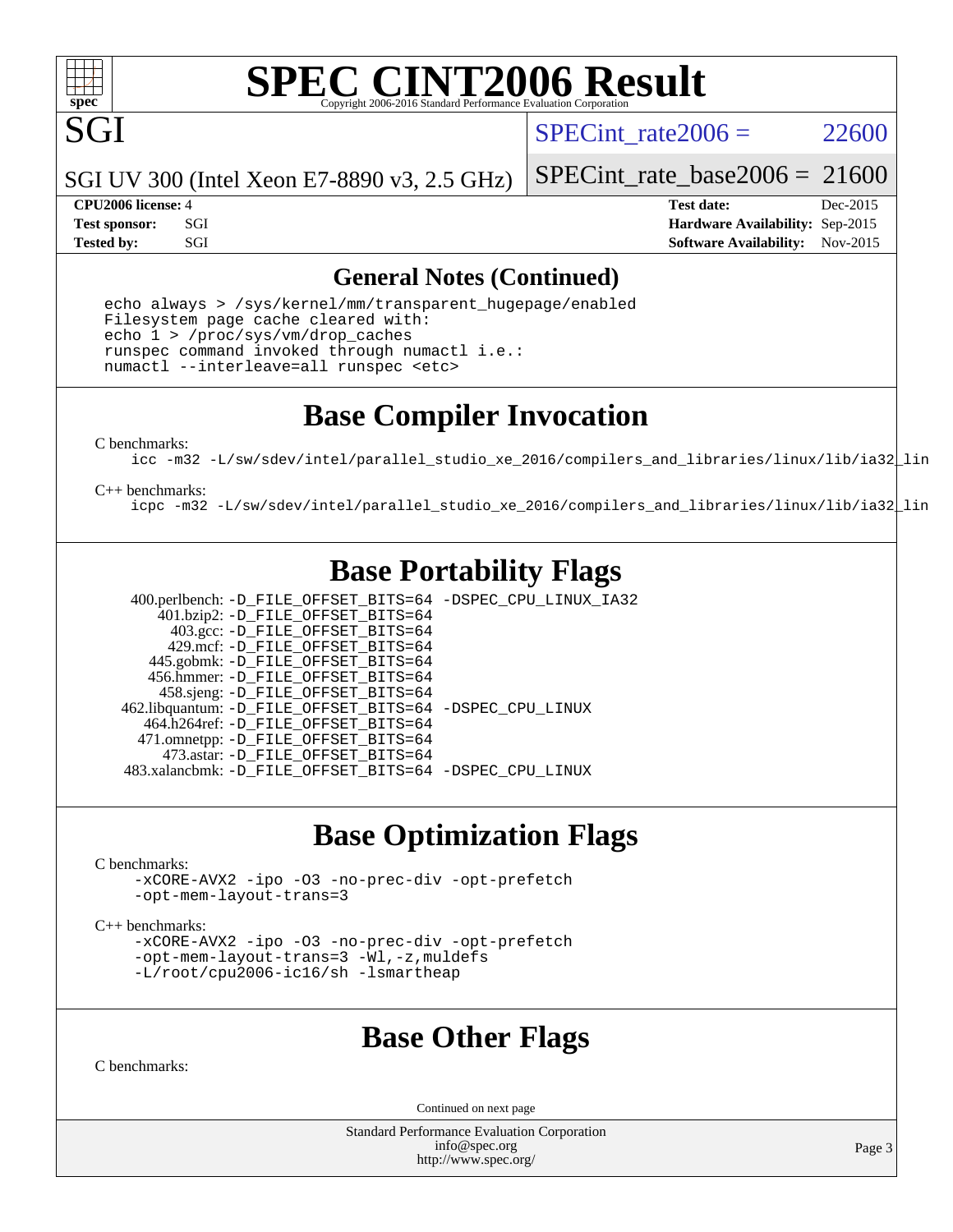

SGI

#### **[SPEC CINT2006 Result](http://www.spec.org/auto/cpu2006/Docs/result-fields.html#SPECCINT2006Result)** Copyright 2006-2016 Standard Performance Evaluation C

 $SPECTnt rate2006 = 22600$ 

SGI UV 300 (Intel Xeon E7-8890 v3, 2.5 GHz)

**[Test sponsor:](http://www.spec.org/auto/cpu2006/Docs/result-fields.html#Testsponsor)** SGI **[Hardware Availability:](http://www.spec.org/auto/cpu2006/Docs/result-fields.html#HardwareAvailability)** Sep-2015 **[Tested by:](http://www.spec.org/auto/cpu2006/Docs/result-fields.html#Testedby)** SGI SOFTWARE AVAILABILITY: Nov-2015

SPECint rate base2006 =  $21600$ **[CPU2006 license:](http://www.spec.org/auto/cpu2006/Docs/result-fields.html#CPU2006license)** 4 **[Test date:](http://www.spec.org/auto/cpu2006/Docs/result-fields.html#Testdate)** Dec-2015

**[Base Other Flags \(Continued\)](http://www.spec.org/auto/cpu2006/Docs/result-fields.html#BaseOtherFlags)**

403.gcc: [-Dalloca=\\_alloca](http://www.spec.org/cpu2006/results/res2016q1/cpu2006-20151223-38483.flags.html#b403.gcc_baseEXTRA_CFLAGS_Dalloca_be3056838c12de2578596ca5467af7f3)

### **[Peak Compiler Invocation](http://www.spec.org/auto/cpu2006/Docs/result-fields.html#PeakCompilerInvocation)**

[C benchmarks \(except as noted below\)](http://www.spec.org/auto/cpu2006/Docs/result-fields.html#Cbenchmarksexceptasnotedbelow):

[icc -m32 -L/sw/sdev/intel/parallel\\_studio\\_xe\\_2016/compilers\\_and\\_libraries/linux/lib/ia32\\_lin](http://www.spec.org/cpu2006/results/res2016q1/cpu2006-20151223-38483.flags.html#user_CCpeak_intel_icc_175544bd4aa70dd53389ddf165dc231b)

400.perlbench: [icc -m64](http://www.spec.org/cpu2006/results/res2016q1/cpu2006-20151223-38483.flags.html#user_peakCCLD400_perlbench_intel_icc_64bit_bda6cc9af1fdbb0edc3795bac97ada53)

401.bzip2: [icc -m64](http://www.spec.org/cpu2006/results/res2016q1/cpu2006-20151223-38483.flags.html#user_peakCCLD401_bzip2_intel_icc_64bit_bda6cc9af1fdbb0edc3795bac97ada53)

456.hmmer: [icc -m64](http://www.spec.org/cpu2006/results/res2016q1/cpu2006-20151223-38483.flags.html#user_peakCCLD456_hmmer_intel_icc_64bit_bda6cc9af1fdbb0edc3795bac97ada53)

458.sjeng: [icc -m64](http://www.spec.org/cpu2006/results/res2016q1/cpu2006-20151223-38483.flags.html#user_peakCCLD458_sjeng_intel_icc_64bit_bda6cc9af1fdbb0edc3795bac97ada53)

#### [C++ benchmarks:](http://www.spec.org/auto/cpu2006/Docs/result-fields.html#CXXbenchmarks)

[icpc -m32 -L/sw/sdev/intel/parallel\\_studio\\_xe\\_2016/compilers\\_and\\_libraries/linux/lib/ia32\\_lin](http://www.spec.org/cpu2006/results/res2016q1/cpu2006-20151223-38483.flags.html#user_CXXpeak_intel_icpc_72e6d55f8bd78425cbd81c19900bd1a9)

#### **[Peak Portability Flags](http://www.spec.org/auto/cpu2006/Docs/result-fields.html#PeakPortabilityFlags)**

 400.perlbench: [-D\\_FILE\\_OFFSET\\_BITS=64](http://www.spec.org/cpu2006/results/res2016q1/cpu2006-20151223-38483.flags.html#user_peakPORTABILITY400_perlbench_file_offset_bits_64_438cf9856305ebd76870a2c6dc2689ab) [-DSPEC\\_CPU\\_LP64](http://www.spec.org/cpu2006/results/res2016q1/cpu2006-20151223-38483.flags.html#b400.perlbench_peakCPORTABILITY_DSPEC_CPU_LP64) [-DSPEC\\_CPU\\_LINUX\\_X64](http://www.spec.org/cpu2006/results/res2016q1/cpu2006-20151223-38483.flags.html#b400.perlbench_peakCPORTABILITY_DSPEC_CPU_LINUX_X64) 401.bzip2: [-D\\_FILE\\_OFFSET\\_BITS=64](http://www.spec.org/cpu2006/results/res2016q1/cpu2006-20151223-38483.flags.html#user_peakPORTABILITY401_bzip2_file_offset_bits_64_438cf9856305ebd76870a2c6dc2689ab) [-DSPEC\\_CPU\\_LP64](http://www.spec.org/cpu2006/results/res2016q1/cpu2006-20151223-38483.flags.html#suite_peakCPORTABILITY401_bzip2_DSPEC_CPU_LP64) 403.gcc: [-D\\_FILE\\_OFFSET\\_BITS=64](http://www.spec.org/cpu2006/results/res2016q1/cpu2006-20151223-38483.flags.html#user_peakPORTABILITY403_gcc_file_offset_bits_64_438cf9856305ebd76870a2c6dc2689ab) 429.mcf: [-D\\_FILE\\_OFFSET\\_BITS=64](http://www.spec.org/cpu2006/results/res2016q1/cpu2006-20151223-38483.flags.html#user_peakPORTABILITY429_mcf_file_offset_bits_64_438cf9856305ebd76870a2c6dc2689ab) 445.gobmk: [-D\\_FILE\\_OFFSET\\_BITS=64](http://www.spec.org/cpu2006/results/res2016q1/cpu2006-20151223-38483.flags.html#user_peakPORTABILITY445_gobmk_file_offset_bits_64_438cf9856305ebd76870a2c6dc2689ab) 456.hmmer: [-D\\_FILE\\_OFFSET\\_BITS=64](http://www.spec.org/cpu2006/results/res2016q1/cpu2006-20151223-38483.flags.html#user_peakPORTABILITY456_hmmer_file_offset_bits_64_438cf9856305ebd76870a2c6dc2689ab) [-DSPEC\\_CPU\\_LP64](http://www.spec.org/cpu2006/results/res2016q1/cpu2006-20151223-38483.flags.html#suite_peakCPORTABILITY456_hmmer_DSPEC_CPU_LP64) 458.sjeng: [-D\\_FILE\\_OFFSET\\_BITS=64](http://www.spec.org/cpu2006/results/res2016q1/cpu2006-20151223-38483.flags.html#user_peakPORTABILITY458_sjeng_file_offset_bits_64_438cf9856305ebd76870a2c6dc2689ab) [-DSPEC\\_CPU\\_LP64](http://www.spec.org/cpu2006/results/res2016q1/cpu2006-20151223-38483.flags.html#suite_peakCPORTABILITY458_sjeng_DSPEC_CPU_LP64) 462.libquantum: [-D\\_FILE\\_OFFSET\\_BITS=64](http://www.spec.org/cpu2006/results/res2016q1/cpu2006-20151223-38483.flags.html#user_peakPORTABILITY462_libquantum_file_offset_bits_64_438cf9856305ebd76870a2c6dc2689ab) [-DSPEC\\_CPU\\_LINUX](http://www.spec.org/cpu2006/results/res2016q1/cpu2006-20151223-38483.flags.html#b462.libquantum_peakCPORTABILITY_DSPEC_CPU_LINUX) 464.h264ref: [-D\\_FILE\\_OFFSET\\_BITS=64](http://www.spec.org/cpu2006/results/res2016q1/cpu2006-20151223-38483.flags.html#user_peakPORTABILITY464_h264ref_file_offset_bits_64_438cf9856305ebd76870a2c6dc2689ab) 471.omnetpp: [-D\\_FILE\\_OFFSET\\_BITS=64](http://www.spec.org/cpu2006/results/res2016q1/cpu2006-20151223-38483.flags.html#user_peakPORTABILITY471_omnetpp_file_offset_bits_64_438cf9856305ebd76870a2c6dc2689ab) 473.astar: [-D\\_FILE\\_OFFSET\\_BITS=64](http://www.spec.org/cpu2006/results/res2016q1/cpu2006-20151223-38483.flags.html#user_peakPORTABILITY473_astar_file_offset_bits_64_438cf9856305ebd76870a2c6dc2689ab) 483.xalancbmk: [-D\\_FILE\\_OFFSET\\_BITS=64](http://www.spec.org/cpu2006/results/res2016q1/cpu2006-20151223-38483.flags.html#user_peakPORTABILITY483_xalancbmk_file_offset_bits_64_438cf9856305ebd76870a2c6dc2689ab) [-DSPEC\\_CPU\\_LINUX](http://www.spec.org/cpu2006/results/res2016q1/cpu2006-20151223-38483.flags.html#b483.xalancbmk_peakCXXPORTABILITY_DSPEC_CPU_LINUX)

#### **[Peak Optimization Flags](http://www.spec.org/auto/cpu2006/Docs/result-fields.html#PeakOptimizationFlags)**

[C benchmarks](http://www.spec.org/auto/cpu2006/Docs/result-fields.html#Cbenchmarks):

 400.perlbench: [-xCORE-AVX2](http://www.spec.org/cpu2006/results/res2016q1/cpu2006-20151223-38483.flags.html#user_peakPASS2_CFLAGSPASS2_LDCFLAGS400_perlbench_f-xAVX2_5f5fc0cbe2c9f62c816d3e45806c70d7)(pass 2) [-prof-gen:threadsafe](http://www.spec.org/cpu2006/results/res2016q1/cpu2006-20151223-38483.flags.html#user_peakPASS1_CFLAGSPASS1_LDCFLAGS400_perlbench_prof_gen_21a26eb79f378b550acd7bec9fe4467a)(pass 1)  $-i\text{po}(pass 2) -\tilde{O}3(pass 2)$  [-no-prec-div](http://www.spec.org/cpu2006/results/res2016q1/cpu2006-20151223-38483.flags.html#user_peakPASS2_CFLAGSPASS2_LDCFLAGS400_perlbench_f-no-prec-div)(pass 2) [-par-num-threads=1](http://www.spec.org/cpu2006/results/res2016q1/cpu2006-20151223-38483.flags.html#user_peakPASS1_CFLAGSPASS1_LDCFLAGS400_perlbench_par_num_threads_786a6ff141b4e9e90432e998842df6c2)(pass 1) [-prof-use](http://www.spec.org/cpu2006/results/res2016q1/cpu2006-20151223-38483.flags.html#user_peakPASS2_CFLAGSPASS2_LDCFLAGS400_perlbench_prof_use_bccf7792157ff70d64e32fe3e1250b55)(pass 2) [-auto-ilp32](http://www.spec.org/cpu2006/results/res2016q1/cpu2006-20151223-38483.flags.html#user_peakCOPTIMIZE400_perlbench_f-auto-ilp32)

 401.bzip2: [-xCORE-AVX2](http://www.spec.org/cpu2006/results/res2016q1/cpu2006-20151223-38483.flags.html#user_peakPASS2_CFLAGSPASS2_LDCFLAGS401_bzip2_f-xAVX2_5f5fc0cbe2c9f62c816d3e45806c70d7)(pass 2) [-prof-gen:threadsafe](http://www.spec.org/cpu2006/results/res2016q1/cpu2006-20151223-38483.flags.html#user_peakPASS1_CFLAGSPASS1_LDCFLAGS401_bzip2_prof_gen_21a26eb79f378b550acd7bec9fe4467a)(pass 1) [-ipo](http://www.spec.org/cpu2006/results/res2016q1/cpu2006-20151223-38483.flags.html#user_peakPASS2_CFLAGSPASS2_LDCFLAGS401_bzip2_f-ipo)(pass 2) [-O3](http://www.spec.org/cpu2006/results/res2016q1/cpu2006-20151223-38483.flags.html#user_peakPASS2_CFLAGSPASS2_LDCFLAGS401_bzip2_f-O3)(pass 2) [-no-prec-div](http://www.spec.org/cpu2006/results/res2016q1/cpu2006-20151223-38483.flags.html#user_peakPASS2_CFLAGSPASS2_LDCFLAGS401_bzip2_f-no-prec-div)(pass 2) [-par-num-threads=1](http://www.spec.org/cpu2006/results/res2016q1/cpu2006-20151223-38483.flags.html#user_peakPASS1_CFLAGSPASS1_LDCFLAGS401_bzip2_par_num_threads_786a6ff141b4e9e90432e998842df6c2)(pass 1) [-prof-use](http://www.spec.org/cpu2006/results/res2016q1/cpu2006-20151223-38483.flags.html#user_peakPASS2_CFLAGSPASS2_LDCFLAGS401_bzip2_prof_use_bccf7792157ff70d64e32fe3e1250b55)(pass 2) [-opt-prefetch](http://www.spec.org/cpu2006/results/res2016q1/cpu2006-20151223-38483.flags.html#user_peakCOPTIMIZE401_bzip2_f-opt-prefetch) [-auto-ilp32](http://www.spec.org/cpu2006/results/res2016q1/cpu2006-20151223-38483.flags.html#user_peakCOPTIMIZE401_bzip2_f-auto-ilp32) [-ansi-alias](http://www.spec.org/cpu2006/results/res2016q1/cpu2006-20151223-38483.flags.html#user_peakCOPTIMIZE401_bzip2_f-ansi-alias)

Continued on next page

Standard Performance Evaluation Corporation [info@spec.org](mailto:info@spec.org) <http://www.spec.org/>

Page 4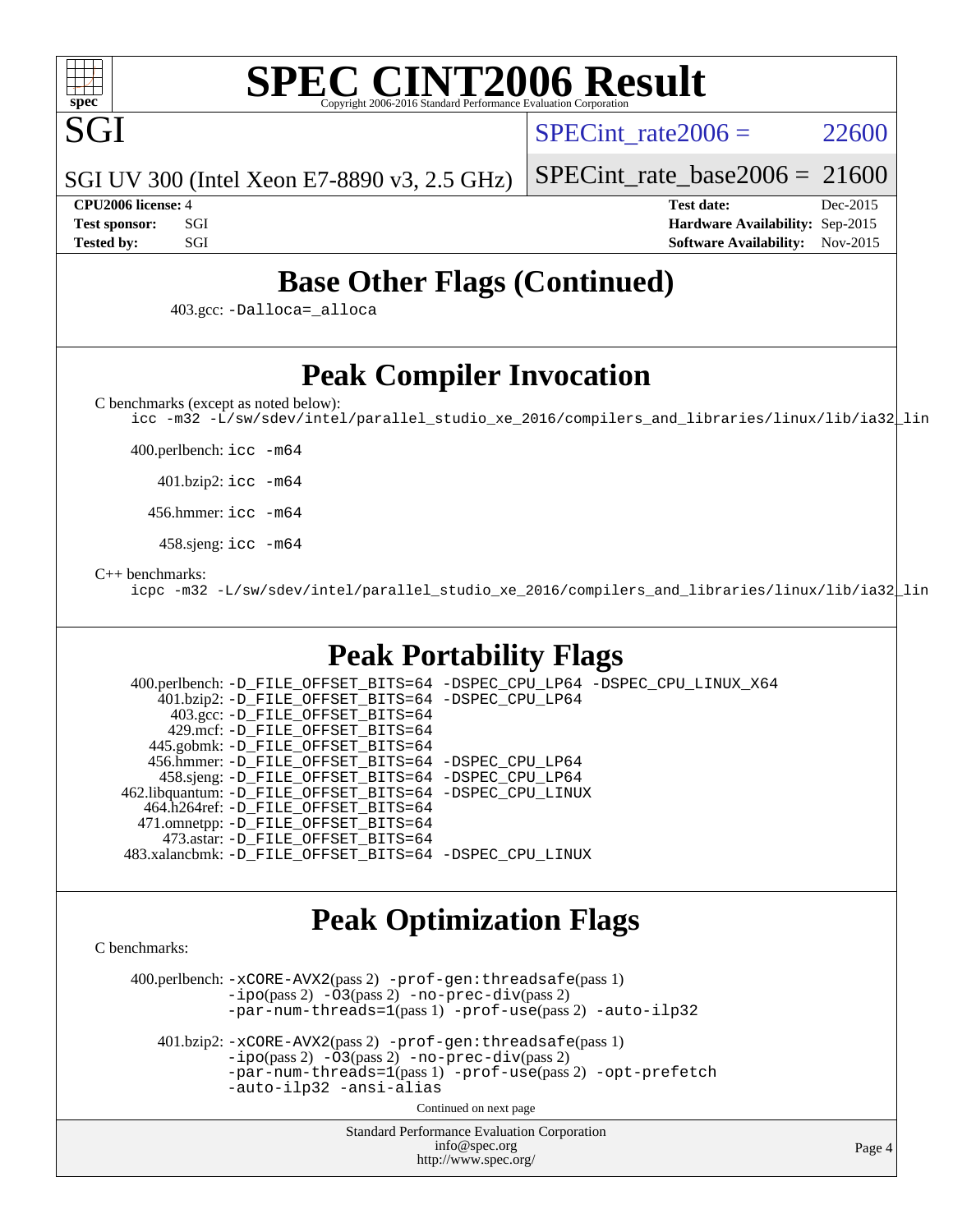

# **[SPEC CINT2006 Result](http://www.spec.org/auto/cpu2006/Docs/result-fields.html#SPECCINT2006Result)**

SPECint rate $2006 = 22600$ 

SPECint rate base2006 =  $21600$ 

SGI UV 300 (Intel Xeon E7-8890 v3, 2.5 GHz)

**[CPU2006 license:](http://www.spec.org/auto/cpu2006/Docs/result-fields.html#CPU2006license)** 4 **[Test date:](http://www.spec.org/auto/cpu2006/Docs/result-fields.html#Testdate)** Dec-2015 **[Test sponsor:](http://www.spec.org/auto/cpu2006/Docs/result-fields.html#Testsponsor)** SGI **[Hardware Availability:](http://www.spec.org/auto/cpu2006/Docs/result-fields.html#HardwareAvailability)** Sep-2015 [Tested by:](http://www.spec.org/auto/cpu2006/Docs/result-fields.html#Testedby) SGI SGI SOFTWARE AVAILABILITY: Nov-2015

## **[Peak Optimization Flags \(Continued\)](http://www.spec.org/auto/cpu2006/Docs/result-fields.html#PeakOptimizationFlags)**

 403.gcc: [-xCORE-AVX2](http://www.spec.org/cpu2006/results/res2016q1/cpu2006-20151223-38483.flags.html#user_peakCOPTIMIZE403_gcc_f-xAVX2_5f5fc0cbe2c9f62c816d3e45806c70d7) [-ipo](http://www.spec.org/cpu2006/results/res2016q1/cpu2006-20151223-38483.flags.html#user_peakCOPTIMIZE403_gcc_f-ipo) [-O3](http://www.spec.org/cpu2006/results/res2016q1/cpu2006-20151223-38483.flags.html#user_peakCOPTIMIZE403_gcc_f-O3) [-no-prec-div](http://www.spec.org/cpu2006/results/res2016q1/cpu2006-20151223-38483.flags.html#user_peakCOPTIMIZE403_gcc_f-no-prec-div)  $429$ .mcf: basepeak = yes 445.gobmk: [-xCORE-AVX2](http://www.spec.org/cpu2006/results/res2016q1/cpu2006-20151223-38483.flags.html#user_peakPASS2_CFLAGSPASS2_LDCFLAGS445_gobmk_f-xAVX2_5f5fc0cbe2c9f62c816d3e45806c70d7)(pass 2) [-prof-gen:threadsafe](http://www.spec.org/cpu2006/results/res2016q1/cpu2006-20151223-38483.flags.html#user_peakPASS1_CFLAGSPASS1_LDCFLAGS445_gobmk_prof_gen_21a26eb79f378b550acd7bec9fe4467a)(pass 1) [-prof-use](http://www.spec.org/cpu2006/results/res2016q1/cpu2006-20151223-38483.flags.html#user_peakPASS2_CFLAGSPASS2_LDCFLAGS445_gobmk_prof_use_bccf7792157ff70d64e32fe3e1250b55)(pass 2) [-par-num-threads=1](http://www.spec.org/cpu2006/results/res2016q1/cpu2006-20151223-38483.flags.html#user_peakPASS1_CFLAGSPASS1_LDCFLAGS445_gobmk_par_num_threads_786a6ff141b4e9e90432e998842df6c2)(pass 1) [-ansi-alias](http://www.spec.org/cpu2006/results/res2016q1/cpu2006-20151223-38483.flags.html#user_peakCOPTIMIZE445_gobmk_f-ansi-alias) [-opt-mem-layout-trans=3](http://www.spec.org/cpu2006/results/res2016q1/cpu2006-20151223-38483.flags.html#user_peakCOPTIMIZE445_gobmk_f-opt-mem-layout-trans_a7b82ad4bd7abf52556d4961a2ae94d5) 456.hmmer: [-xCORE-AVX2](http://www.spec.org/cpu2006/results/res2016q1/cpu2006-20151223-38483.flags.html#user_peakCOPTIMIZE456_hmmer_f-xAVX2_5f5fc0cbe2c9f62c816d3e45806c70d7) [-ipo](http://www.spec.org/cpu2006/results/res2016q1/cpu2006-20151223-38483.flags.html#user_peakCOPTIMIZE456_hmmer_f-ipo) [-O3](http://www.spec.org/cpu2006/results/res2016q1/cpu2006-20151223-38483.flags.html#user_peakCOPTIMIZE456_hmmer_f-O3) [-no-prec-div](http://www.spec.org/cpu2006/results/res2016q1/cpu2006-20151223-38483.flags.html#user_peakCOPTIMIZE456_hmmer_f-no-prec-div) [-unroll2](http://www.spec.org/cpu2006/results/res2016q1/cpu2006-20151223-38483.flags.html#user_peakCOPTIMIZE456_hmmer_f-unroll_784dae83bebfb236979b41d2422d7ec2) [-auto-ilp32](http://www.spec.org/cpu2006/results/res2016q1/cpu2006-20151223-38483.flags.html#user_peakCOPTIMIZE456_hmmer_f-auto-ilp32) 458.sjeng: [-xCORE-AVX2](http://www.spec.org/cpu2006/results/res2016q1/cpu2006-20151223-38483.flags.html#user_peakPASS2_CFLAGSPASS2_LDCFLAGS458_sjeng_f-xAVX2_5f5fc0cbe2c9f62c816d3e45806c70d7)(pass 2) [-prof-gen:threadsafe](http://www.spec.org/cpu2006/results/res2016q1/cpu2006-20151223-38483.flags.html#user_peakPASS1_CFLAGSPASS1_LDCFLAGS458_sjeng_prof_gen_21a26eb79f378b550acd7bec9fe4467a)(pass 1)  $-i\text{po}(pass 2)$   $-03(pass 2)$   $-no-prec-div(pass 2)$  $-no-prec-div(pass 2)$ [-par-num-threads=1](http://www.spec.org/cpu2006/results/res2016q1/cpu2006-20151223-38483.flags.html#user_peakPASS1_CFLAGSPASS1_LDCFLAGS458_sjeng_par_num_threads_786a6ff141b4e9e90432e998842df6c2)(pass 1) [-prof-use](http://www.spec.org/cpu2006/results/res2016q1/cpu2006-20151223-38483.flags.html#user_peakPASS2_CFLAGSPASS2_LDCFLAGS458_sjeng_prof_use_bccf7792157ff70d64e32fe3e1250b55)(pass 2) [-unroll4](http://www.spec.org/cpu2006/results/res2016q1/cpu2006-20151223-38483.flags.html#user_peakCOPTIMIZE458_sjeng_f-unroll_4e5e4ed65b7fd20bdcd365bec371b81f) [-auto-ilp32](http://www.spec.org/cpu2006/results/res2016q1/cpu2006-20151223-38483.flags.html#user_peakCOPTIMIZE458_sjeng_f-auto-ilp32)  $462$ .libquantum: basepeak = yes 464.h264ref: [-xCORE-AVX2](http://www.spec.org/cpu2006/results/res2016q1/cpu2006-20151223-38483.flags.html#user_peakPASS2_CFLAGSPASS2_LDCFLAGS464_h264ref_f-xAVX2_5f5fc0cbe2c9f62c816d3e45806c70d7)(pass 2) [-prof-gen:threadsafe](http://www.spec.org/cpu2006/results/res2016q1/cpu2006-20151223-38483.flags.html#user_peakPASS1_CFLAGSPASS1_LDCFLAGS464_h264ref_prof_gen_21a26eb79f378b550acd7bec9fe4467a)(pass 1) [-ipo](http://www.spec.org/cpu2006/results/res2016q1/cpu2006-20151223-38483.flags.html#user_peakPASS2_CFLAGSPASS2_LDCFLAGS464_h264ref_f-ipo)(pass 2) [-O3](http://www.spec.org/cpu2006/results/res2016q1/cpu2006-20151223-38483.flags.html#user_peakPASS2_CFLAGSPASS2_LDCFLAGS464_h264ref_f-O3)(pass 2) [-no-prec-div](http://www.spec.org/cpu2006/results/res2016q1/cpu2006-20151223-38483.flags.html#user_peakPASS2_CFLAGSPASS2_LDCFLAGS464_h264ref_f-no-prec-div)(pass 2) [-par-num-threads=1](http://www.spec.org/cpu2006/results/res2016q1/cpu2006-20151223-38483.flags.html#user_peakPASS1_CFLAGSPASS1_LDCFLAGS464_h264ref_par_num_threads_786a6ff141b4e9e90432e998842df6c2)(pass 1) [-prof-use](http://www.spec.org/cpu2006/results/res2016q1/cpu2006-20151223-38483.flags.html#user_peakPASS2_CFLAGSPASS2_LDCFLAGS464_h264ref_prof_use_bccf7792157ff70d64e32fe3e1250b55)(pass 2) [-unroll2](http://www.spec.org/cpu2006/results/res2016q1/cpu2006-20151223-38483.flags.html#user_peakCOPTIMIZE464_h264ref_f-unroll_784dae83bebfb236979b41d2422d7ec2) [-ansi-alias](http://www.spec.org/cpu2006/results/res2016q1/cpu2006-20151223-38483.flags.html#user_peakCOPTIMIZE464_h264ref_f-ansi-alias) [C++ benchmarks:](http://www.spec.org/auto/cpu2006/Docs/result-fields.html#CXXbenchmarks) 471.omnetpp: [-xCORE-AVX2](http://www.spec.org/cpu2006/results/res2016q1/cpu2006-20151223-38483.flags.html#user_peakPASS2_CXXFLAGSPASS2_LDCXXFLAGS471_omnetpp_f-xAVX2_5f5fc0cbe2c9f62c816d3e45806c70d7)(pass 2) [-prof-gen:threadsafe](http://www.spec.org/cpu2006/results/res2016q1/cpu2006-20151223-38483.flags.html#user_peakPASS1_CXXFLAGSPASS1_LDCXXFLAGS471_omnetpp_prof_gen_21a26eb79f378b550acd7bec9fe4467a)(pass 1)  $-i$ po(pass 2)  $-03$ (pass 2)  $-$ no-prec-div(pass 2) [-par-num-threads=1](http://www.spec.org/cpu2006/results/res2016q1/cpu2006-20151223-38483.flags.html#user_peakPASS1_CXXFLAGSPASS1_LDCXXFLAGS471_omnetpp_par_num_threads_786a6ff141b4e9e90432e998842df6c2)(pass 1) [-prof-use](http://www.spec.org/cpu2006/results/res2016q1/cpu2006-20151223-38483.flags.html#user_peakPASS2_CXXFLAGSPASS2_LDCXXFLAGS471_omnetpp_prof_use_bccf7792157ff70d64e32fe3e1250b55)(pass 2) [-ansi-alias](http://www.spec.org/cpu2006/results/res2016q1/cpu2006-20151223-38483.flags.html#user_peakCXXOPTIMIZE471_omnetpp_f-ansi-alias) [-opt-ra-region-strategy=block](http://www.spec.org/cpu2006/results/res2016q1/cpu2006-20151223-38483.flags.html#user_peakCXXOPTIMIZE471_omnetpp_f-opt-ra-region-strategy_a0a37c372d03933b2a18d4af463c1f69) -Wl,-z, muldefs [-L/root/cpu2006-ic16/sh -lsmartheap](http://www.spec.org/cpu2006/results/res2016q1/cpu2006-20151223-38483.flags.html#user_peakEXTRA_LIBS471_omnetpp_SmartHeap_90e2a47385374c82c7a200e582cf7c4b)  $473$ .astar: basepeak = yes 483.xalancbmk: basepeak = yes

**[Peak Other Flags](http://www.spec.org/auto/cpu2006/Docs/result-fields.html#PeakOtherFlags)**

[C benchmarks](http://www.spec.org/auto/cpu2006/Docs/result-fields.html#Cbenchmarks):

403.gcc: [-Dalloca=\\_alloca](http://www.spec.org/cpu2006/results/res2016q1/cpu2006-20151223-38483.flags.html#b403.gcc_peakEXTRA_CFLAGS_Dalloca_be3056838c12de2578596ca5467af7f3)

```
The flags files that were used to format this result can be browsed at
http://www.spec.org/cpu2006/flags/Intel-ic16.0-official-linux64.html
http://www.spec.org/cpu2006/flags/SGI-UV300-Platform-Flags.20160112.html
```
Standard Performance Evaluation Corporation [info@spec.org](mailto:info@spec.org) <http://www.spec.org/>